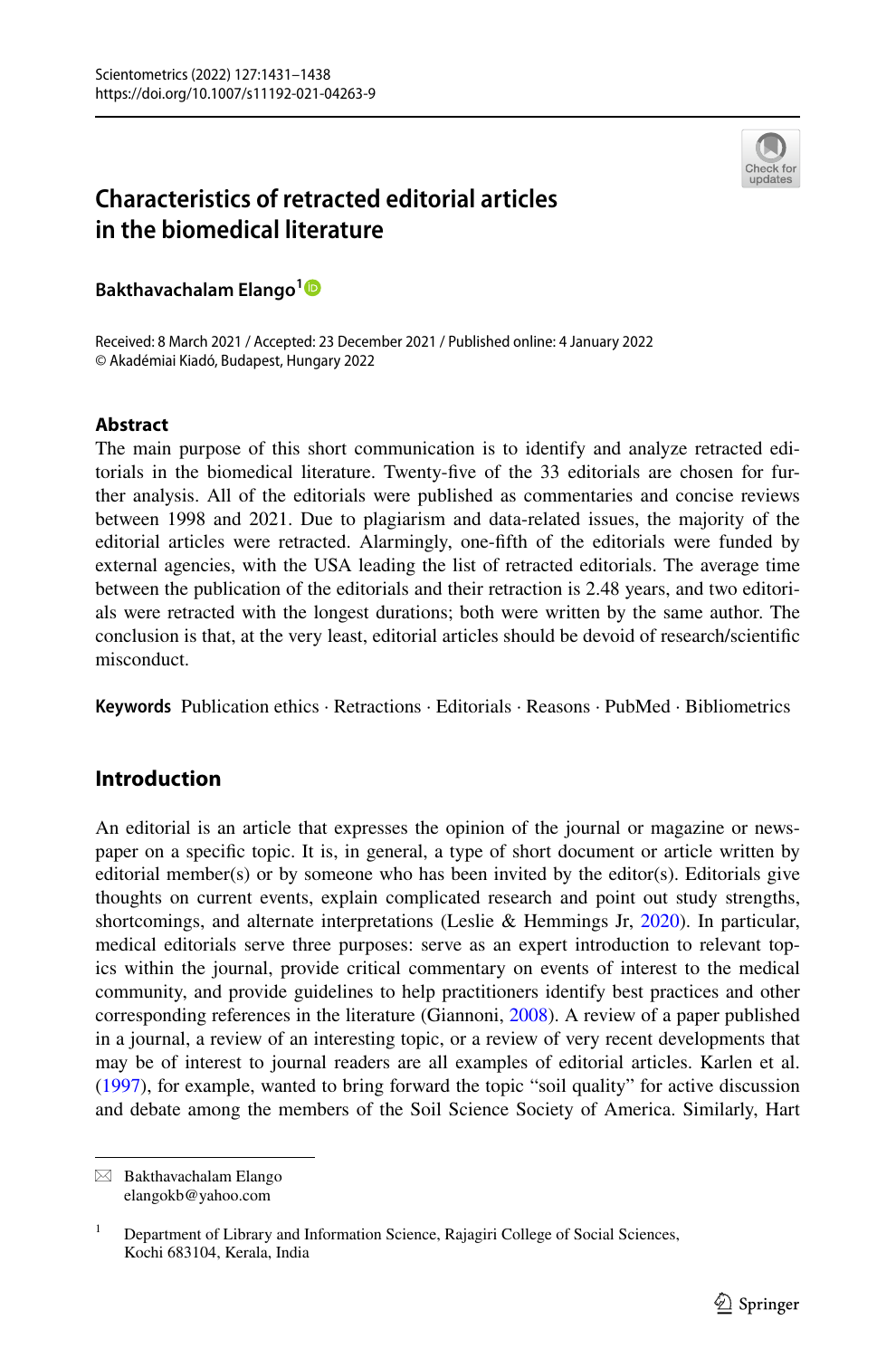and Dowell ([2011\)](#page-7-3) evaluated the work that was based on the natural-resource-based view, which was originally developed by Hart ([1995\)](#page-7-4), in an invited editorial.

The Oxford English Dictionary defnes retraction as "the action of revoking or rescinding a decision, edict, or other official action, and it can be used to warn readers about erroneous publication in order to avoid citing or using the results (according to Committee on Publication Ethics). An article might be retracted for a variety of reasons, ranging from an accidental error to a deliberate fraud. Furthermore, retraction notices can also be issued for multiple reasons and editorial articles are also being retracted. One editorial article was recently retracted, making it one of the retracted publications in Indian biomedical literature (Elango, [2021\)](#page-6-0). It is the primary motivation behind this study, which aims to investigate the reasons for retraction of editorial articles in the biomedical literature. Because editorials are the most prevalent type of publication in medical journals, with *World Psychiatry* publishing more than half of all publications as editorials (Elango & Hartley, [2018\)](#page-6-1). It also adds to the uniqueness of a particular medical journal by allowing editors to put their personal imprints (Peh & Ng,  $2010$ ). Editorials in medical journals are brief pieces that generally refect the author's thoughts based on the study or review article published in the same issue as well as how the current article compares to other information on the same topic (Stevens et al., [2006\)](#page-7-6).

Examining the retractions has been of growing interest in recent times. Aspura et al. ([2018\)](#page-6-2), Bhatt [\(2021](#page-6-3)), Campos-Varela et al. ([2020\)](#page-6-4), Elango et al. ([2019\)](#page-7-7), Moradi et al. ([2018\)](#page-7-8), Rubbo et al. [\(2019](#page-7-9)), Samuel et al. ([2020\)](#page-7-10), Saikia and Thakuria ([2019\)](#page-7-11), and Wray and Andersen [\(2018](#page-7-12)) are examples of such investigations. These studies are focused on a single country or discipline or journal or author. However, there is not a study on a certain publication type, thus this study flls that void. This study focuses on the volume of editorial articles that have been retracted in the feld of biomedicine and the reasons for the retraction. The number of authors and the type of institution they represent, as well as the type of collaboration and the time it takes for an editorial to retract, are also discussed.

#### **Data and methods**

The data was gathered from PubMed with the following keywords: "retracted publication" [Publication Type] AND editorial [Publication Type]. A total of 581,134 editorial articles were published in biomedical journals. Among these, there are 33 records of retracted editorials as on 28th September 2021 and 25 editorials have been taken for further analysis after the screening process (see Fig. [1](#page-2-0)). All the original editorial articles and the retraction notices have been downloaded for further analysis. From the original editorial articles, the following information has been collected: publication year, number of authors, institution type of frst authors, collaboration type and country of authors. From the retraction notices, the following information has been collected: retraction year and reasons for retraction. A recent 2021 edition of Journal Citation Reports has been consulted for information about journal impact factors. Information on the types of editorial articles has been collected from <http://retractiondatabase.org/>. For the classification of reasons for retraction, the categories along with potential phrases suggested in the previous study by this author (Elango, [2021\)](#page-6-0) have been adopted: (1) Plagiarism—including self-plagiarism (2) Duplicate Publication—redundant publication (3) Fake data—including data fabrication and falsifcation (4) Fake review process—manipulation in peer-review (5) Others—reasons other than the above four categories (6) Unknown—retraction notices without clear reason.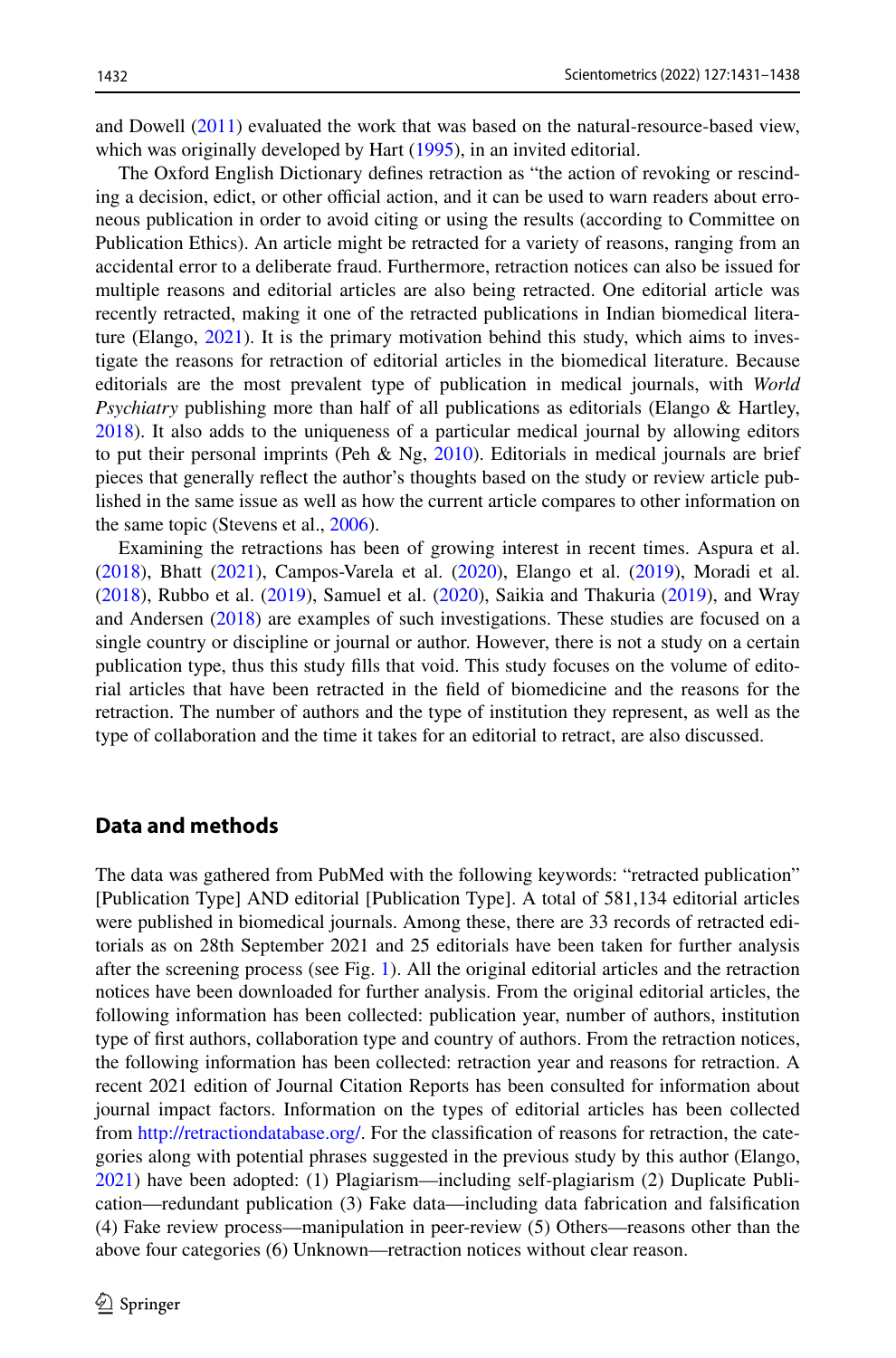

<span id="page-2-0"></span>**Fig. 1** Search strategy and screening process

# **Results and discussion**

Among the 33 records on retraction to editorials in PubMed, eight records were excluded since they were published as editorial expression, clarifcation and reply. Finally, 25 editorial articles are taken for further analysis. Among the 25 editorials, one editorial has been published with the type of "Letter to the Editor" and the retraction information has been found for 22 editorial articles in the retraction watch database [http://retraction](http://retractiondatabase.org) [database.org](http://retractiondatabase.org).

The retracted 25 editorial articles were published in 23 diferent journals and among these, four had no impact factor. The 2020 impact factor of the 19 journals ranged between 1.711 and 44.544, with an average of 9.10. The top two journals retracting the editorials are *Cell Cycle* (*n*=2) and the *British Journal of Anaesthesia* (*n*=2). Among these editorials, Boldt had two retracted editorials in the *British Journal of Anaesthesia* and he is the second top leader in terms of most retractions with 161 (as on 30.12.2021), according to Retraction Watch (<https://retractionwatch.com/the-retraction-watch-leaderboard/>), and the withdrawal of fraudulent works by Boldt is one of the biggest research scandals in the history of medicine, even though he was regarded as a specialist in intravenous fuid management (Wise, [2013](#page-7-13)).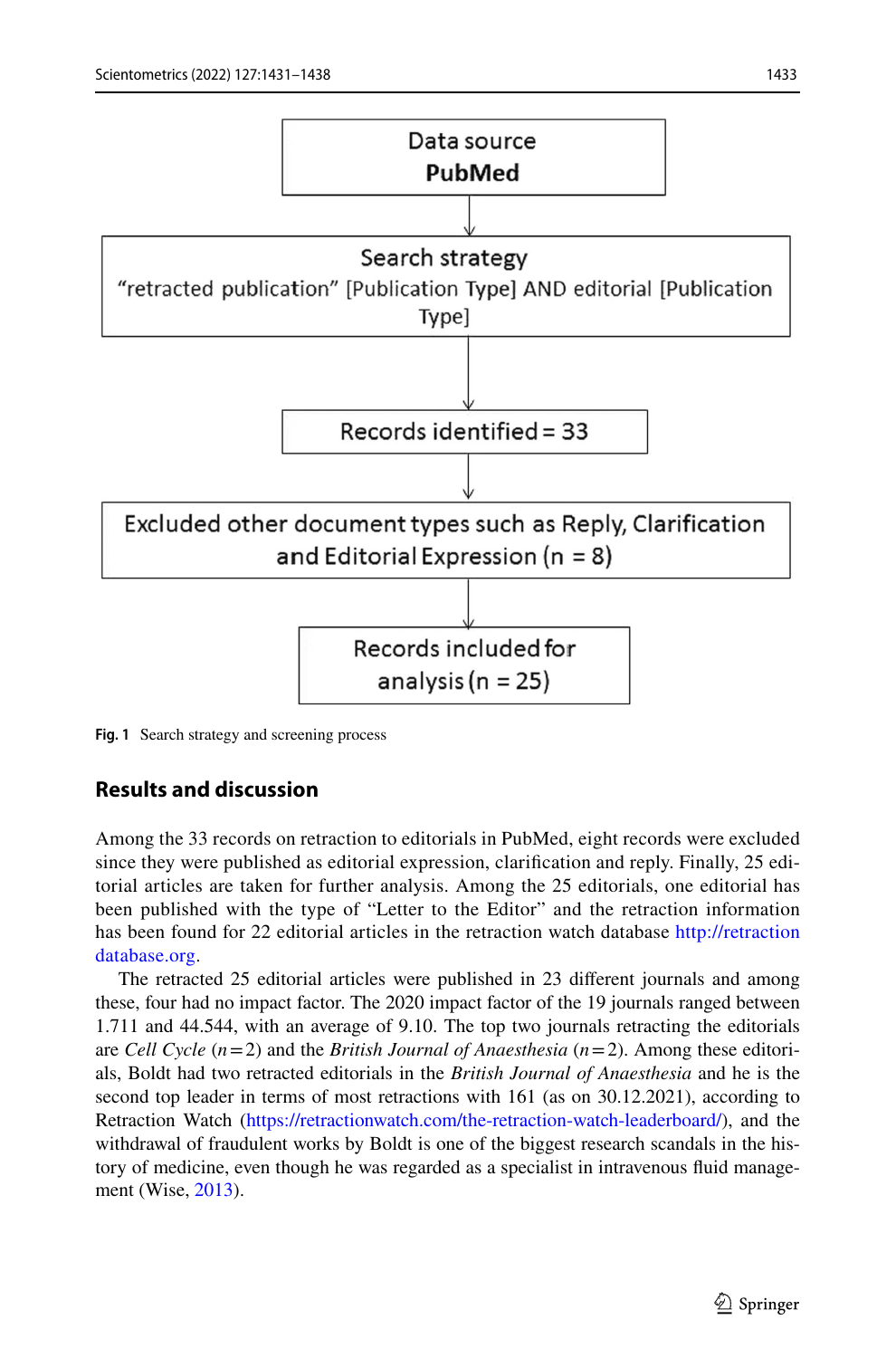<span id="page-3-3"></span>

| Table 1 Characteristics of<br>retracted editorials |                                  | Frequency      | Share of 25 |
|----------------------------------------------------|----------------------------------|----------------|-------------|
|                                                    | Publication year                 |                |             |
|                                                    | Before 2000                      | $\mathbf{1}$   | 4.00        |
|                                                    |                                  |                |             |
|                                                    | 2001-2010                        | 8              | 32.00       |
|                                                    | After 2010                       | 16             | 64.00       |
|                                                    | Type of editorials               |                |             |
|                                                    | Commentary                       | 19             | 76.00       |
|                                                    | Concise review                   | 6              | 24.00       |
|                                                    | Number of authors                |                |             |
|                                                    | 1                                | 14             | 56.00       |
|                                                    | $\boldsymbol{2}$                 | 6              | 24.00       |
|                                                    | 3                                | $\overline{c}$ | 8.00        |
|                                                    | $\overline{4}$                   | $\mathfrak{2}$ | 8.00        |
|                                                    | 7                                | 1              | 4.00        |
|                                                    | Collaboration type               |                |             |
|                                                    | Single authored                  | 14             | 56.00       |
|                                                    | Intra-institution                | 6              | 24.00       |
|                                                    | Inter-institutions               | 2              | 8.00        |
|                                                    | International collaboration      | 3              | 12.00       |
|                                                    | Reasons for retraction           |                |             |
|                                                    | Plagiarism                       | 7              | 28.00       |
|                                                    | Fake data                        | 3              | 12.00       |
|                                                    | Duplicate publication            | 3              | 12.00       |
|                                                    | Fake review process              | 1              | 4.00        |
|                                                    | Others                           | 6              | 24.00       |
|                                                    | Unknown                          | 5              | 20.00       |
|                                                    | Institution type of first author |                |             |
|                                                    | University                       | 22             | 88.00       |
|                                                    | Others                           | 3              | 12.00       |
|                                                    |                                  |                |             |

In one of the retracted editorial articles, the importance of new-generation mobile technology  $(5G)$  in the establishment of various viruses was highlighted.<sup>[1](#page-3-0)</sup> External agencies funded five  $(20\%)$  $(20\%)$  $(20\%)$  retracted editorials, which discussed aspects of cell programming,<sup>2</sup> the importance of PIAS1 methylation, $3$  the functional importance of phosphorylation of the

<span id="page-3-0"></span><sup>1</sup> Fioranelli, M., Sepehri, A., Roccia, M. G., Jaferany, M., Olisova, O. Y., Lomonosov, K. M., & Lotti, T. (2020). 5G Technology and induction of coronavirus in skin cells. Journal of Biological Regulators & Homeostatic Agents, 34 (4),<https://doi.org/10.23812/20-269-E-4>.

<span id="page-3-1"></span><sup>2</sup> Leri, A., & Kajstura, J. (2012). Created equal? The many facets of cell reprogramming. Circulation Research, 111, 152–155.

<span id="page-3-2"></span><sup>3</sup> Weber, S., & Bauer, U. M. (2009). Arginine methylation in interferon signaling: new light on an old story. Cell Cycle, 8 (10), 1464–1465.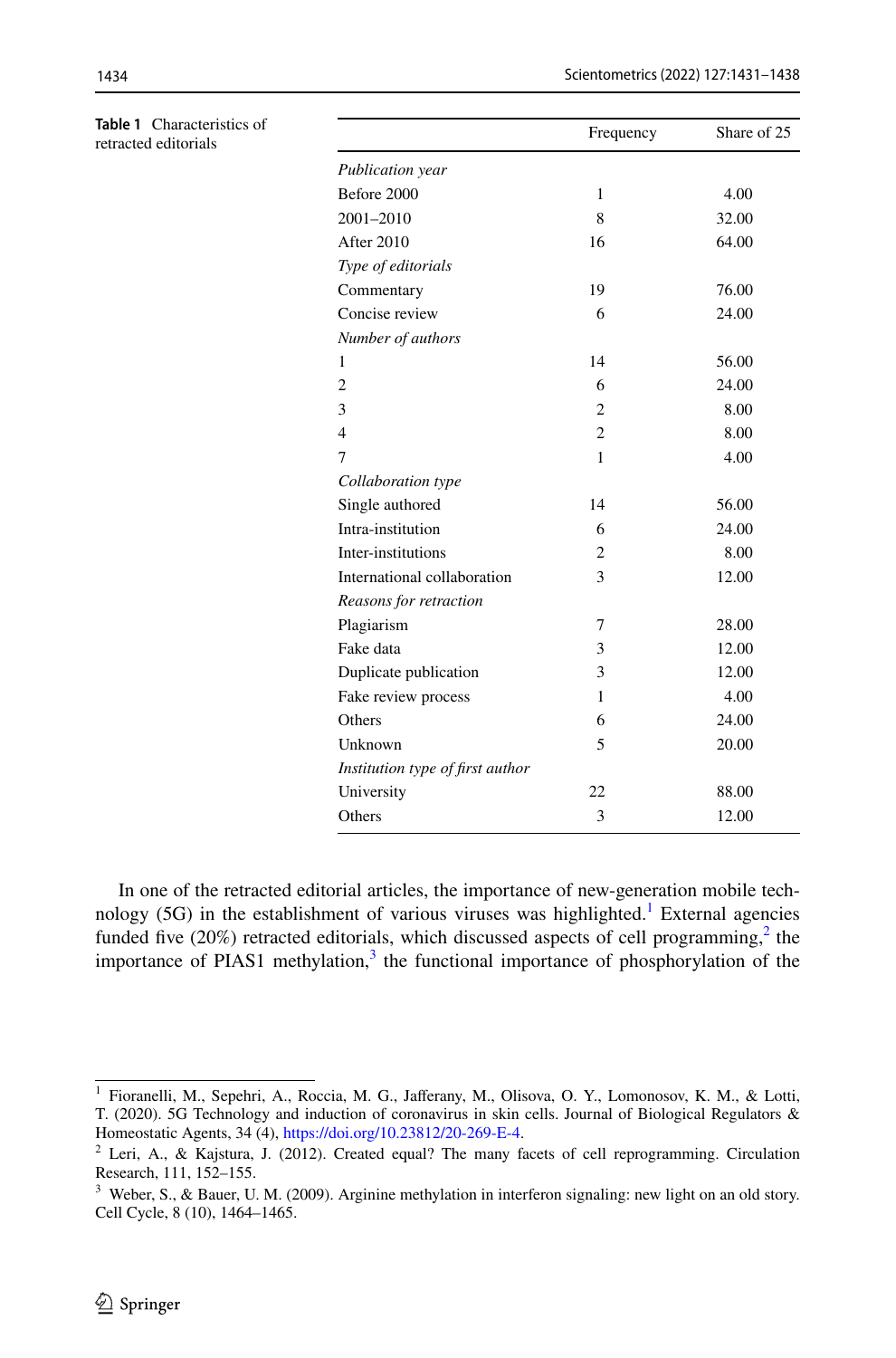

<span id="page-4-3"></span>**Fig. 2** Editorial type vs. Misconduct

 $p52/p100$  $p52/p100$  $p52/p100$  subunit,<sup>[4](#page-4-0)</sup> the potential of epigenetics<sup>5</sup> and misconceptions about volume therapy strategies.<sup>[6](#page-4-2)</sup>

Table [1](#page-3-3) summarizes the general characteristics of retracted editorials. Between 1998 and 2021, retracted editorials were published: nearly two-thirds were written after 2010, and only one was published before 2000. This fnding is in line with the fndings of a previous study (Elango, [2021\)](#page-6-0). A little bit more than three-fourths of the editorials were published as commentaries and the remaining were concise reviews. The number of authors on the retracted editorials ranged from one to seven. About 56% of retracted editorials were authored by single authors, while the remaining 44% were written with co-authors. In general, single authors were responsible for about 5% of retracted biomedical literature (Campos-Varela & Ruano-Ravia, [2019](#page-6-5); Elango, [2021\)](#page-6-0). In terms of collaboration, 12% of retracted editorials had international co-authors, and a similar pattern has been found in Indian biomedical literature (Elango, [2021](#page-6-0)). Editorial articles were retracted for six diferent categories of reasons, with plagiarism, duplicate publication, and fake data accounting for more than half of the retractions. Among these three reasons, plagiarism and fake data accounted for 40% of retractions, indicating the existence of research misconduct (according to the US Office of Research Integrity). An editorial in particular was retracted due to a fraudulent review process, which indicates that malpractice exists in the peer-review process among the editorials as well. There were no explanations for fve retractions. Most of the retracted editorials were written by university-afliated authors.

According to the US Office of Research Integrity, plagiarism and false data are the two types of research/scientifc misconduct that can lead to retraction. Figure [2](#page-4-3) shows that data fabrication and plagiarism are both common in the commentary, indicating that there is also misconduct among the editorials.

<span id="page-4-0"></span><sup>4</sup> Barré, B., & Perkins, N. D. (2010). Phosphorylation of the p52 NF-κB subunit. Cell Cycle, 9 (24), 4774– 4775.

<span id="page-4-1"></span> $<sup>5</sup>$  Uher, R., & Weaver, I. C. (2014). Epigenetic traces of childhood maltreatment in peripheral blood: a new</sup> strategy to explore gene–environment interactions. *The British Journal of Psychiatry*, *204*(1), 3–5.

<span id="page-4-2"></span><sup>6</sup> Boldt, J. (2009). Seven misconceptions regarding volume therapy strategies—and their correction. British Journal of Anaesthesia, 103 (2), 147–151.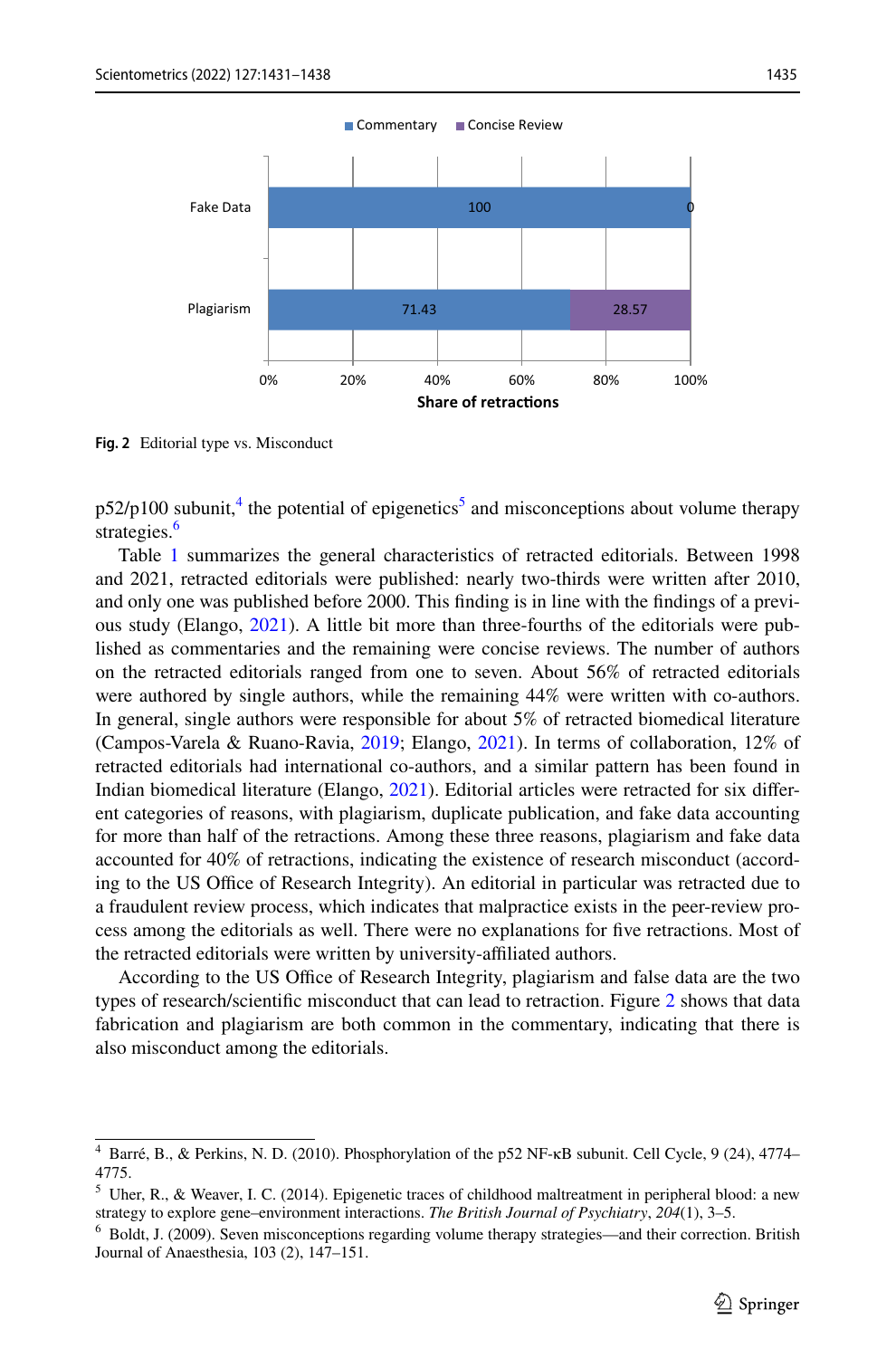| 9<br>3         | 36.00 |
|----------------|-------|
|                |       |
|                | 12.00 |
|                | 12.00 |
| 3              | 12.00 |
| $\overline{c}$ | 8.00  |
| $\overline{c}$ | 8.00  |
| 1              | 4.00  |
| 1              | 4.00  |
| 1              | 4.00  |
| 1              | 4.00  |
| 1              | 4.00  |
| 1              | 4.00  |
|                | 4.00  |
|                | 3     |

Since three editorials have authors from multiple countries, total exceeds the number of editorials (*n*=25)



<span id="page-5-1"></span>**Fig. 3** Retraction time vs. number of retractions

Table [2](#page-5-0) shows the countries of authors who contributed to the retracted editorials. With 36%, the USA leads the countries, followed by France  $(12\%)$ , Germany  $(12\%)$ , and Canada (12%). Not surprisingly, the USA was not only the highest ranking country in the world in terms of the number of retractions in the feld of life sciences (Bhatt, [2021](#page-6-3)), but also the top-ranked country in terms of producing high-quality research output (Nature Index, [2021](#page-7-14)). The top six countries are all members of the G7 group, which has a stronghold in a variety of research areas (Elango et al., [2013\)](#page-7-15).

The majority of editorials were retracted in the same year they were published or in the next year (Fig. [3](#page-5-1)). The average retraction time (from publication to retraction) is 2.48 years, which is short in comparison to previous studies; 2.86 years for Indian biomedical literature (Elango, [2021](#page-6-0)) and 3.8 years for life-sciences literature (Bhatt, [2021\)](#page-6-3). Two editorials have been retracted with the longest durations of 11 and 13 years respectively; both were written by the same author and were retracted for citing fraudulent

editorials

<span id="page-5-0"></span>**Table 2** Countries of contributing authors to retrac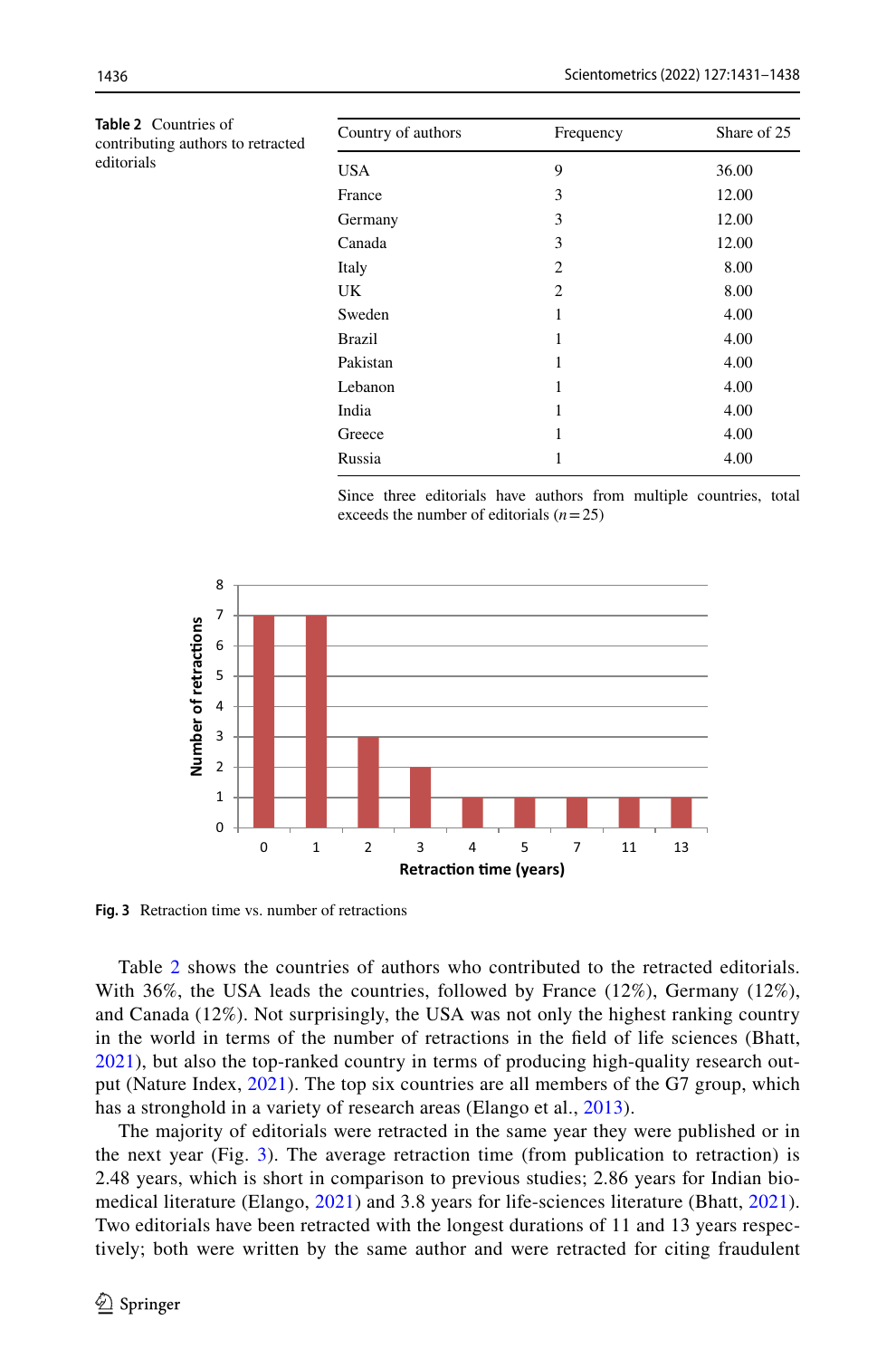works. The *British Journal of Anaesthesia* retracted both editorials after an average of 12 years*.*

In general, editorial articles in the feld of medicine are written by editorial board members of the concerned journal. Examples of such journals are the *Lancet* and *BMC Medicine*. It is to be noted that these journals did not have retracted editorial articles.

Despite the fact that the number of retracted editorials is very low, it is a concerning element. Because retraction of editorial articles tarnishes the editorial systems' credibility and it is the sole responsibility of the editor(s) to detect and retract erroneous articles from their journals.

This study has the following limitations: (i) There has been no investigation into the sources of the retraction. (ii) The authorship (in-house editor or invited) of editorials has not been investigated. (iii) The gender of the authors has not been investigated. (iv) In this study, only editorials indexed in the PubMed database have been considered; the results may difer if other databases are used.

#### **Concluding remarks**

This short study examines the retracted editorials in the feld of biomedicine. The retracted editorials were published in 23 diferent journals and two journals published two editorials each. After 2010, the majority of the retracted editorial articles were published. External agencies provide funding for one-ffth of the editorials and more than 50% were retracted due to plagiarism, fake data and duplication.

Since retracted publications are wasting scientifc resources in the form of editors, publishers and reviewers, at the very least, editorial articles should be free from any kind of scientifc and/or research misconduct such as plagiarism or data fabrication.

**Funding** Not applicable.

### **Declarations**

**Confict of interest** The author declares that he has no confict of interest.

## **References**

- <span id="page-6-2"></span>Aspura, M. Y. I., Noorhidawati, A., & Abrizah, A. (2018). An analysis of Malaysian retracted papers: Misconduct or mistakes? *Scientometrics, 115*(3), 1315–1328.
- <span id="page-6-3"></span>Bhatt, B. (2021). A multi-perspective analysis of retractions in life sciences. *Scientometrics, 126*(5), 4039–4054.
- <span id="page-6-5"></span>Campos-Varela, I., & Ruano-Raviña, A. (2019). Misconduct as the main cause for retraction. A descriptive study of retracted publications and their authors. *Gaceta Sanitaria, 33*, 356–360.
- <span id="page-6-4"></span>Campos-Varela, I., Villaverde-Castañeda, R., & Ruano-Raviña, A. (2020). Retraction of publications: A study of biomedical journals retracting publications based on impact factor and journal category. *Gaceta Sanitaria, 34*(5), 430–434.

<span id="page-6-0"></span>Elango, B. (2021). Retracted articles in the biomedical literature from Indian authors. *Scientometrics*. <https://doi.org/10.1007/s11192-021-03895-1>.

<span id="page-6-1"></span>Elango, B., & Hartley, J. (2018). Publication trends in a high impact journal: The case of World Psychiatry. *Library Hi Tech News, 35*(1), 25–30.